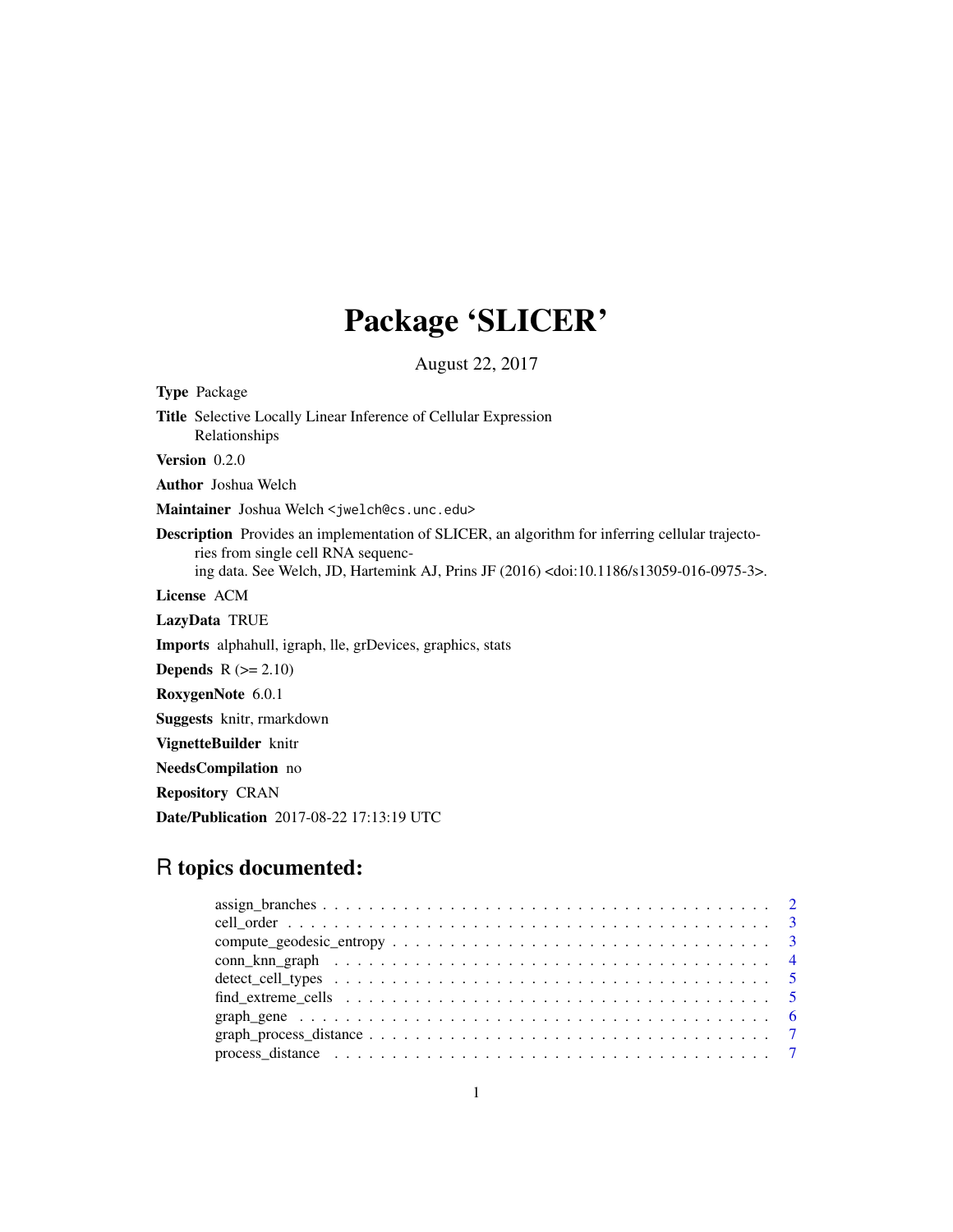## <span id="page-1-0"></span>2 assign\_branches

| Index |  |  |  |  |  |  |  |  |  |  |  |  |  |  |  |  |  |  |  |
|-------|--|--|--|--|--|--|--|--|--|--|--|--|--|--|--|--|--|--|--|

assign\_branches *Detect branches in the trajectory and assign cells to branches*

## Description

This function uses geodesic entropy to automatically determine the number and location of branches in the trajectory. Each cell is then assigned to the corresponding branch.

## Usage

```
assign_branches(traj_graph, start, min_branch_len = 10,
  cells = V(traj_graph))
```
## Arguments

| traj_graph | Nearest neighbor graph built from LLE embedding                                                                              |
|------------|------------------------------------------------------------------------------------------------------------------------------|
| start      | Index of start cell                                                                                                          |
|            | min_branch_len Minimum number of cells required to call a branch                                                             |
| cells      | List of indices indicating which cells to assign to branches (used for recursive<br>calls; not intended to be set by users). |

#### Value

Vector of integers assigning each cell to a branch

## Examples

```
## Not run:
traj_lle = lle::lle(traj[,genes],m=2,k)$Y
traj_graph = conn_knn_graph(traj_lle,5)
start=1
branches = assign_branches(traj_graph,start)
plot(traj_lle,pch=16,col=branches)
```
## End(Not run)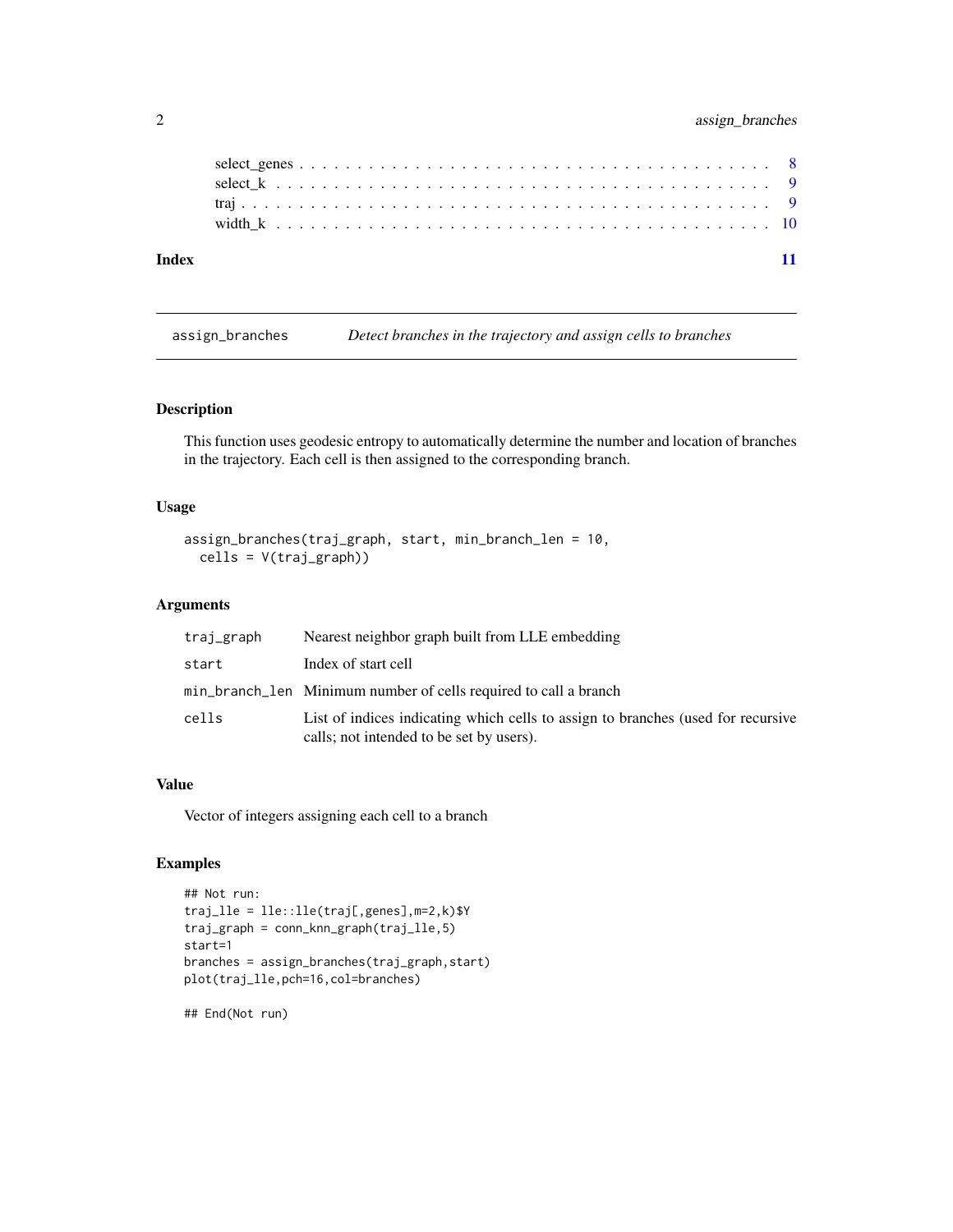<span id="page-2-0"></span>

## Description

Uses the values computed by process\_distance to order cells.

#### Usage

```
cell_order(traj_graph, start)
```
## Arguments

| traj_graph | Nearest neighbor graph built from LLE embedding |
|------------|-------------------------------------------------|
| start      | Index of starting cell                          |

## Value

Sorted vector of cell indices

## Examples

```
genes=1:200
cells=sample(1:500,30)
data(traj)
k=10
traj_lle = lle::lle(traj[cells,genes],m=2,k)$Y
traj_graph = conn_knn_graph(traj_lle,5)
start=1
cells_ordered = cell_order(traj_graph,start)
```
compute\_geodesic\_entropy

*Compute the geodesic entropy profile of a trajectory*

## Description

The geodesic entropy of a trajectory can be used to detect branches. This function computes geodesic entropy and produces a plot that can be used to visually confirm the branches detected by assign\_branches.

## Usage

```
compute_geodesic_entropy(traj_graph, start)
```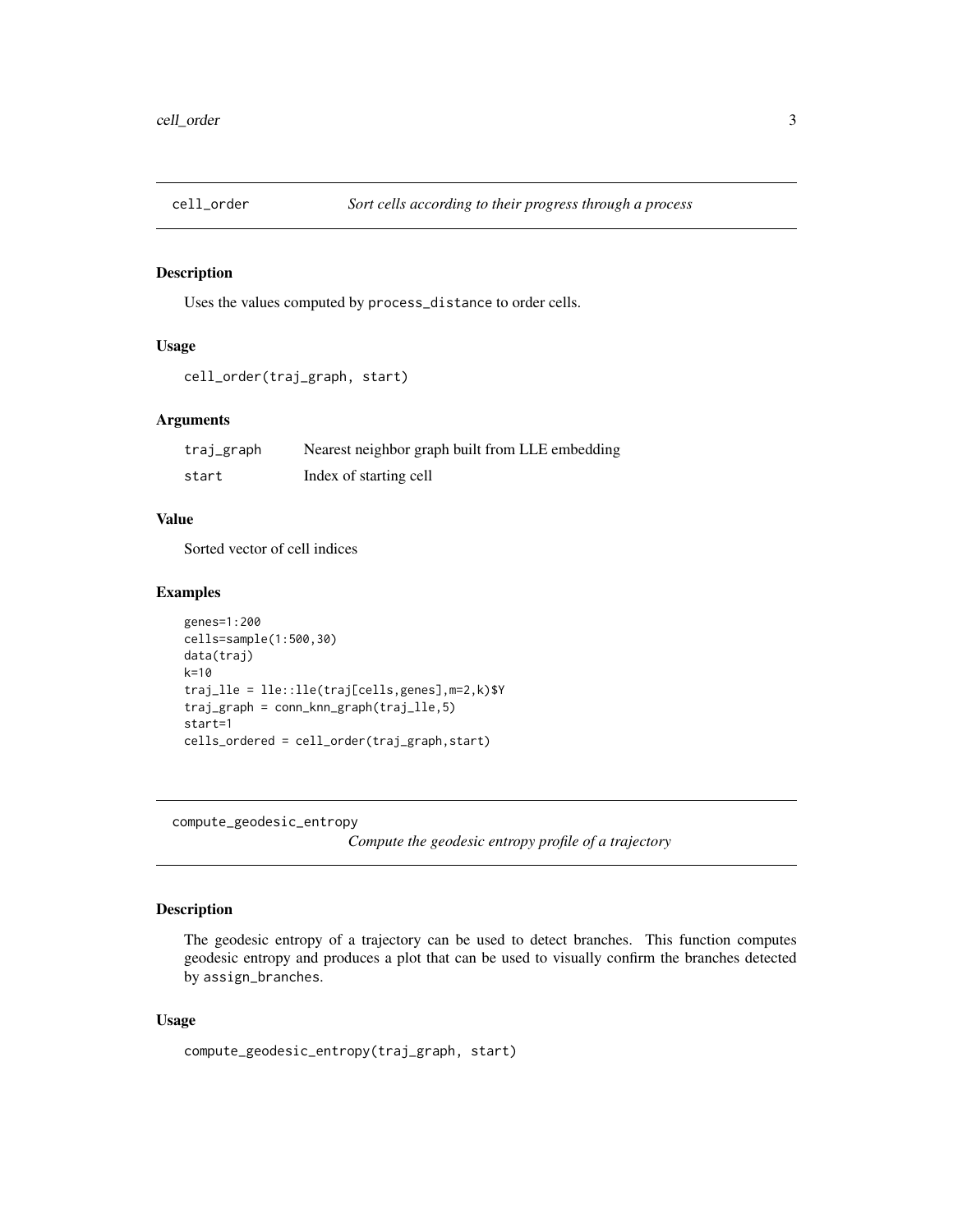#### <span id="page-3-0"></span>Arguments

| traj_graph | Nearest neighbor graph built from LLE embedding |
|------------|-------------------------------------------------|
| start      | Index of start cell                             |

## Value

Vector of geodesic entropy values. Item k is the geodesic entropy k steps away from the start cell.

#### Examples

```
## Not run:
traj_lle = lle(traj[,genes],m=2,k)$Y
traj_graph = conn_knn_graph(traj_lle,5)
start=1
compute_geodesic_entropy(traj_graph,start)
## End(Not run)
```
conn\_knn\_graph *Construct a k-nearest neighbor graph that is fully connected*

#### Description

This function constructs a k-nearest neighbor graph using an LLE embedding, then adds the minimum number of edges needed to make the graph fully connected.

#### Usage

```
conn_knn_graph(embedding, k)
```
#### Arguments

| embedding | Low-dimensional LLE embedding of cells |
|-----------|----------------------------------------|
| k         | Number of nearest neighbors            |

## Value

An igraph object corresponding to the k-NN graph

#### Examples

```
genes=1:200
cells=sample(1:500,30)
k=10
traj_lle = lle::lle(traj[cells,genes],m=2,k)$Y
traj_graph = conn_knn_graph(traj_lle,5)
```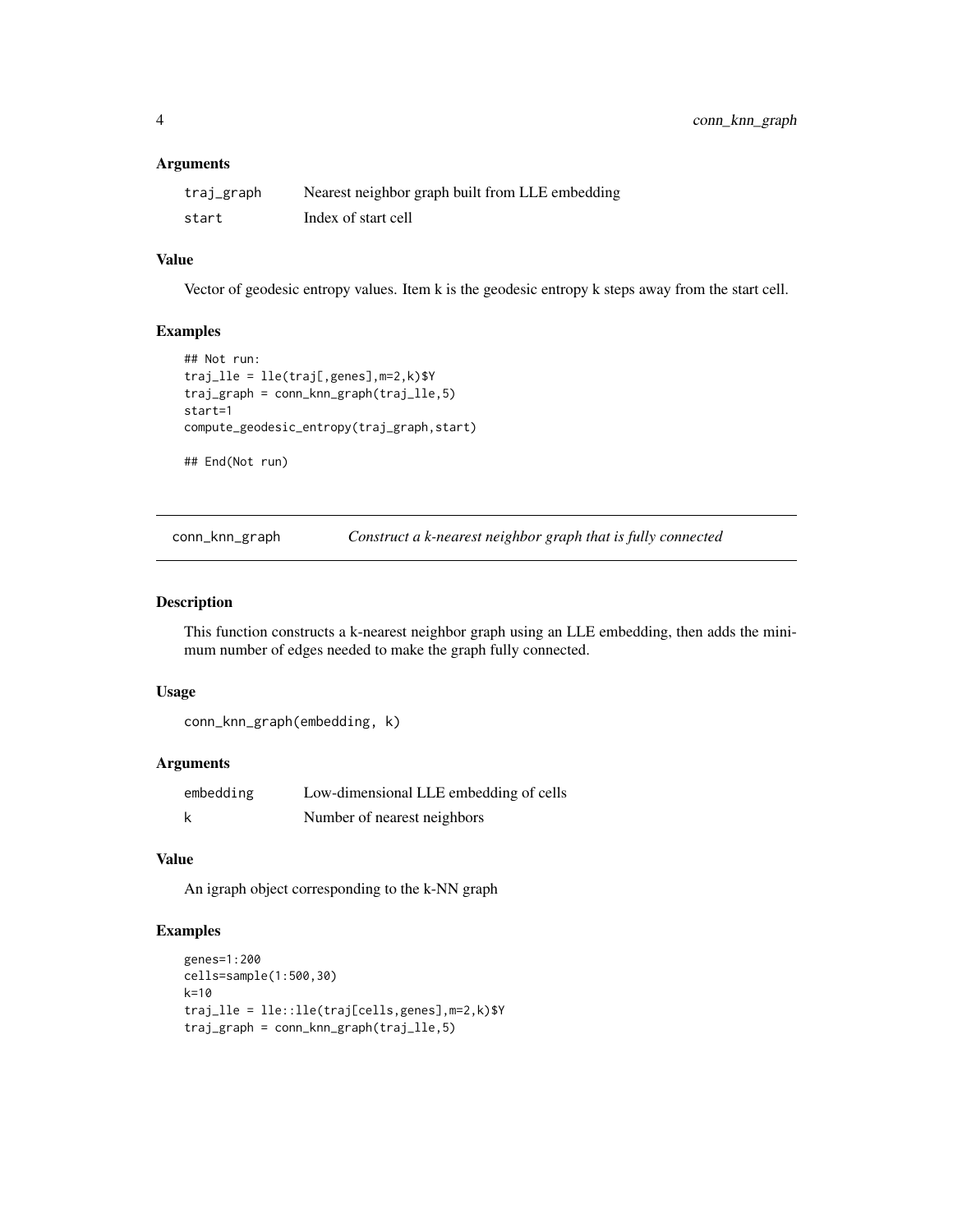<span id="page-4-0"></span>detect\_cell\_types *Identify clusters corresponding to putative cell types*

#### Description

detect\_cell\_types divides the k-nearest neighbor graph (built from the LLE embedding) into connected components. These connected components represent clusters of cells corresponding to putative cell types.

#### Usage

detect\_cell\_types(embedding, k)

#### Arguments

| embedding | Low-dimensional LLE embedding of cells                     |
|-----------|------------------------------------------------------------|
|           | Number of nearest neighbors to use when detecting clusters |

## Value

Vector containing a numerical cluster assignment for each cell

find\_extreme\_cells *Identify candidate start cells for the trajectory*

#### Description

Plots the embedding generated by LLE and highlights potential starting cells for the trajectory. The candidates are chosen based on the longest shortest path through the nearest neighbor graph.

#### Usage

```
find_extreme_cells(traj_graph, embedding)
```
## Arguments

| traj_graph | Nearest neighbor graph built from LLE embedding |
|------------|-------------------------------------------------|
| embedding  | Low-dimensional LLE embedding of cells          |

## Value

Indices of potential starting cells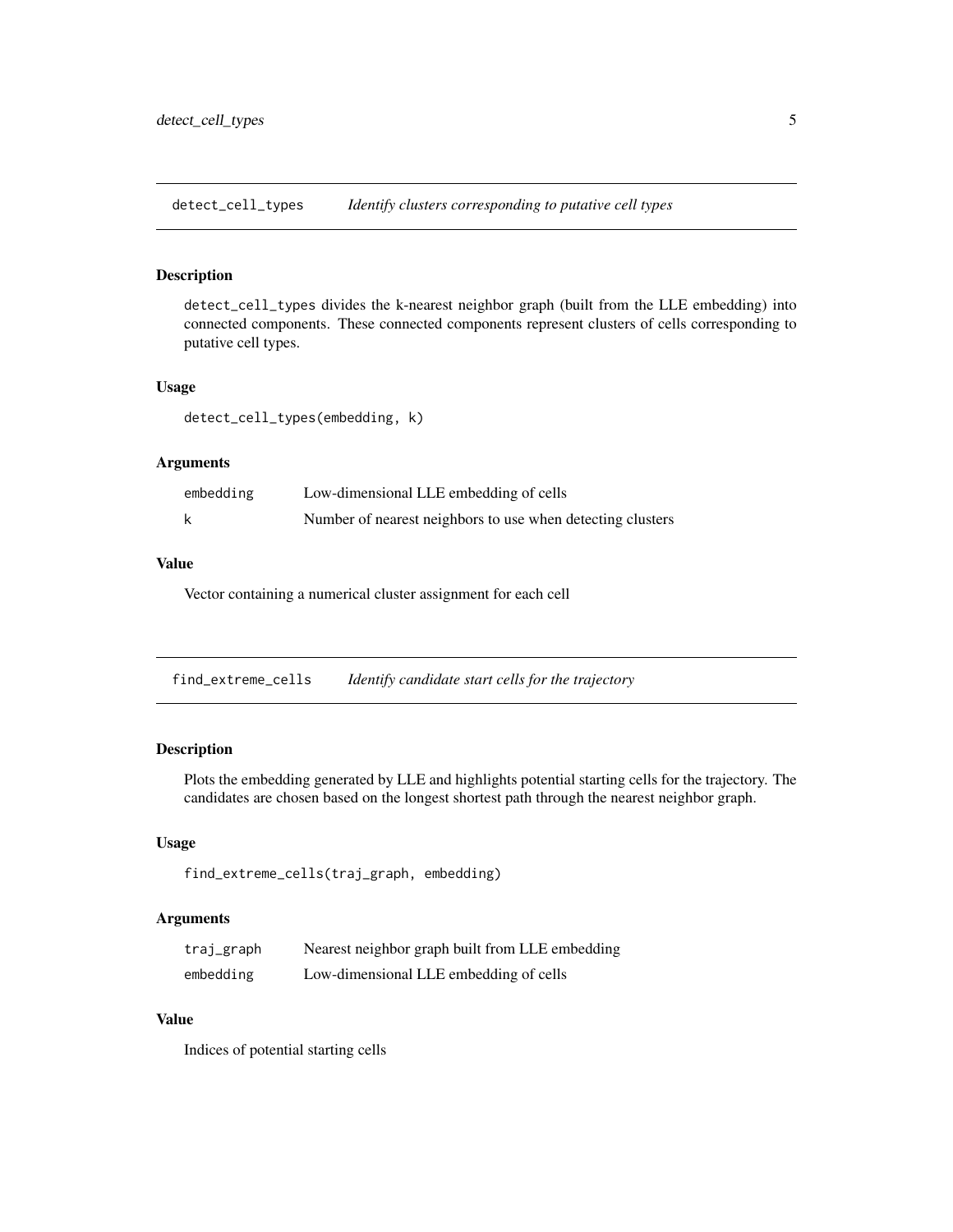<span id="page-5-0"></span>6 graph\_gene

## Examples

```
genes=1:200
cells=sample(1:500,30)
k=10
traj_lle = lle::lle(traj[cells,genes],m=2,k)$Y
traj_graph = conn_knn_graph(traj_lle,5)
find_extreme_cells(traj_graph,traj_lle)
```
graph\_gene *Plot trajectory colored by expression level of a gene*

## Description

This function plots the embedding produced by LLE, coloring cells by their expression levels of a gene of interest.

## Usage

```
graph_gene(exp_mat, embedding, samples, gene_ind, cell_symbols = 16,
  title = "Gene Expression")
```
## Arguments

| exp_mat      | Matrix of expression levels             |
|--------------|-----------------------------------------|
| embedding    | Low-dimensional LLE embedding of cells  |
| samples      | Indices of cells to include in the plot |
| gene_ind     | Index of gene to use                    |
| cell_symbols | Symbols to use for plotting each cell   |
| title        | Plot title                              |

#### Value

None

## Examples

```
## Not run:
graph_gene(traj,traj_lle,1:nrow(traj),1)
```
## End(Not run)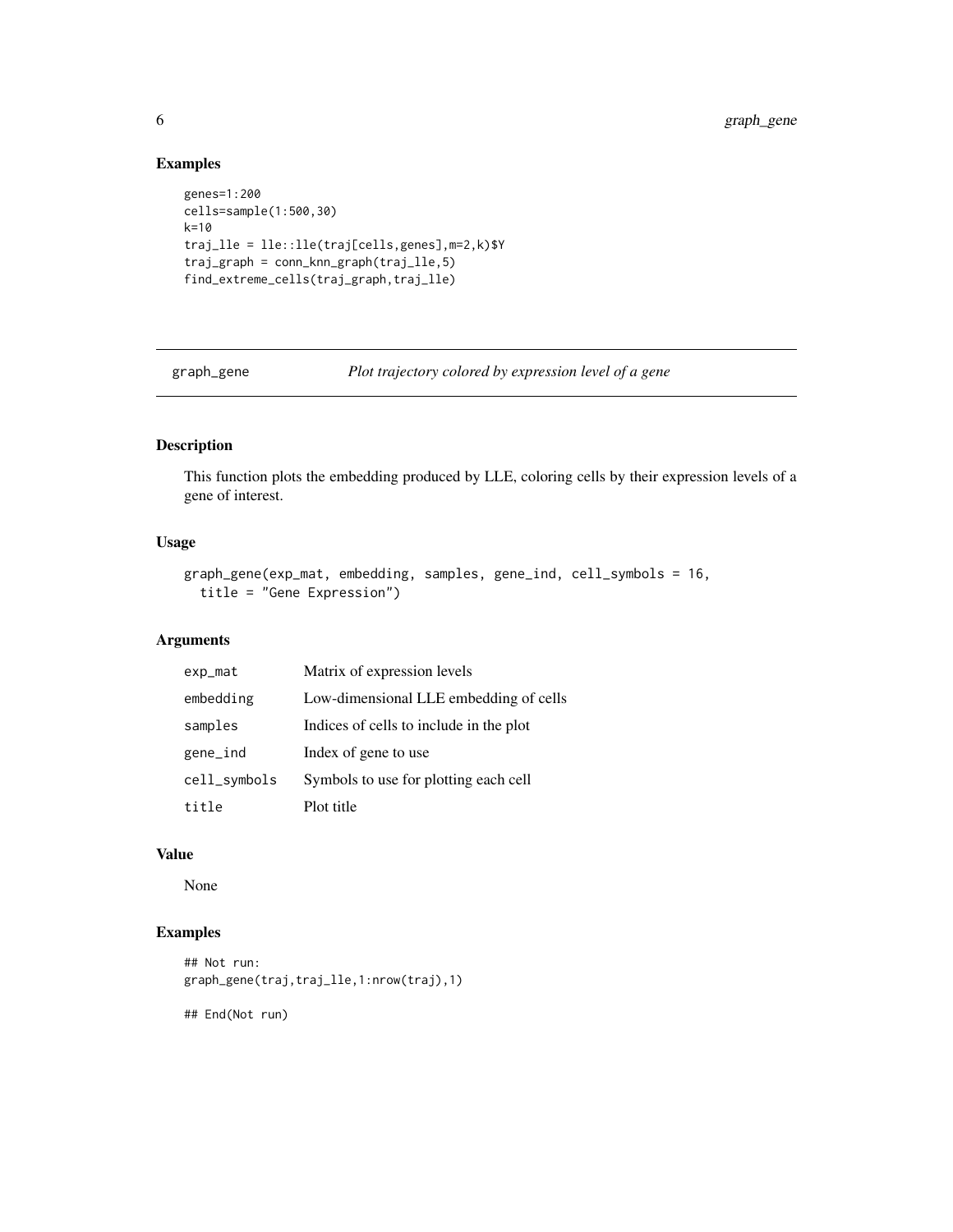<span id="page-6-0"></span>graph\_process\_distance

*Plot trajectory colored by process distance*

#### Description

This function plots the embedding produced by LLE, coloring cells by their progress through a process.

## Usage

```
graph_process_distance(traj_graph, embedding, start, cell_symbols = 16)
```
#### Arguments

| traj_graph   | Nearest neighbor graph built from LLE embedding |
|--------------|-------------------------------------------------|
| embedding    | Low-dimensional LLE embedding of cells          |
| start        | Index of start cell                             |
| cell_symbols | Symbols to use for plotting each cell           |

## Value

None

#### Examples

```
genes=1:200
cells=sample(1:500,30)
k=10
traj_lle = lle::lle(traj[cells,genes],m=2,k)$Y
traj_graph = conn_knn_graph(traj_lle,5)
start=1
graph_process_distance(traj_graph,traj_lle,start)
```
process\_distance *Determine the position of each cell within the trajectory*

#### Description

This function calculates the geodesic distance from the start cell to each other cell. This value corresponds to the distance a cell has migrated through the process described by the cell trajectory.

#### Usage

```
process_distance(traj_graph, start)
```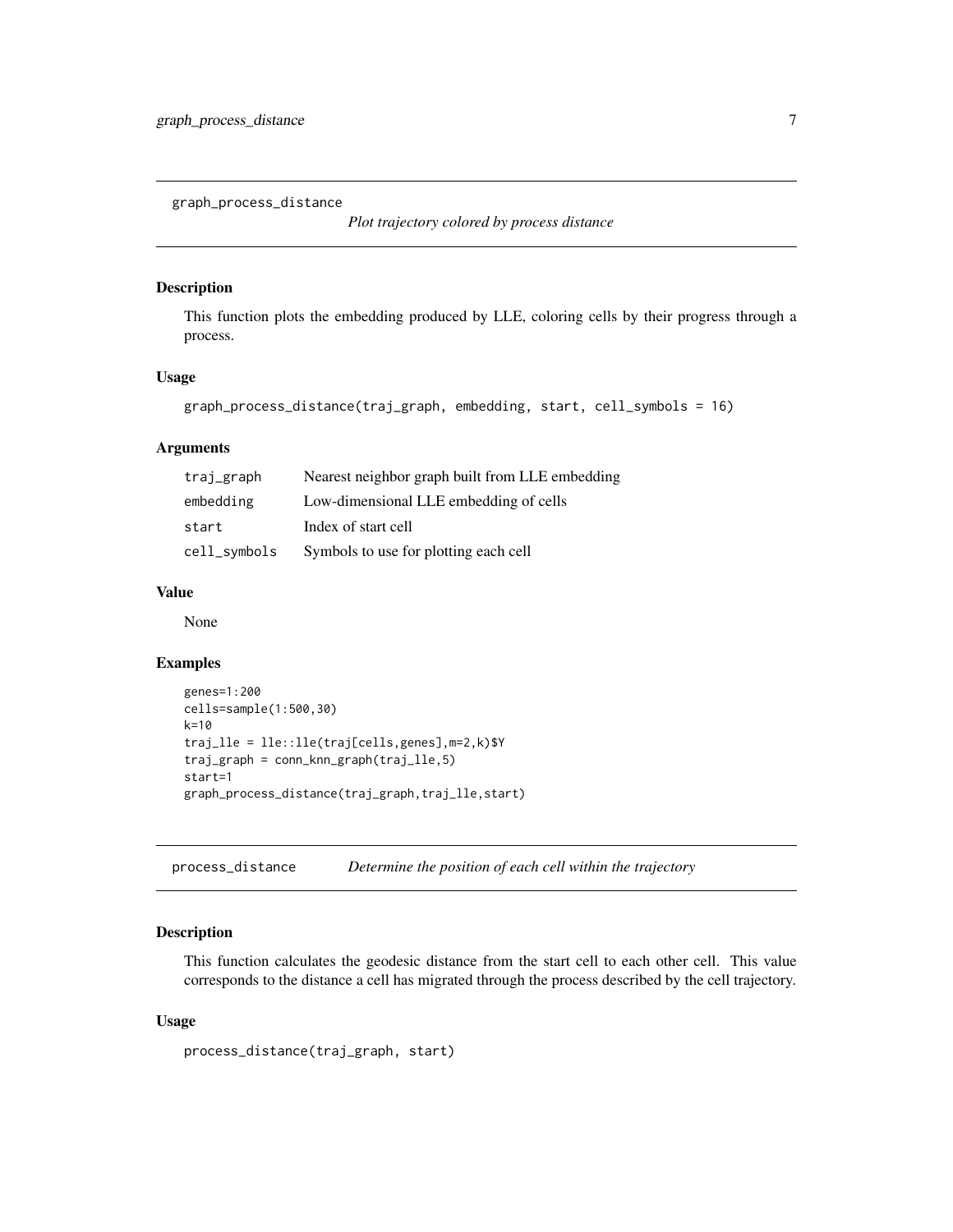## <span id="page-7-0"></span>Arguments

| traj_graph | Nearest neighbor graph built from LLE embedding |
|------------|-------------------------------------------------|
| start      | Index of starting cell                          |

#### Value

Vector of distances

#### Examples

```
genes=1:200
cells=sample(1:500,30)
k=10
traj_lle = lle::lle(traj[cells,genes],m=2,k)$Y
traj_graph = conn_knn_graph(traj_lle,5)
start = 1dists = process_distance(traj_graph,start)
```
select\_genes *Select genes to use in building a cell trajectory*

## Description

This function uses "neighborhood variance" to identify genes that vary smoothly, rather than fluctuating randomly, across the set of cells. Genes selected in this way can then be used to construct a trajectory.

#### Usage

```
select_genes(embedding)
```
#### Arguments

embedding Low-dimensional LLE embedding of cells

## Value

Vector containing indices of selected genes

## Examples

```
## Not run:
genes = select_genes(traj)
```
## End(Not run)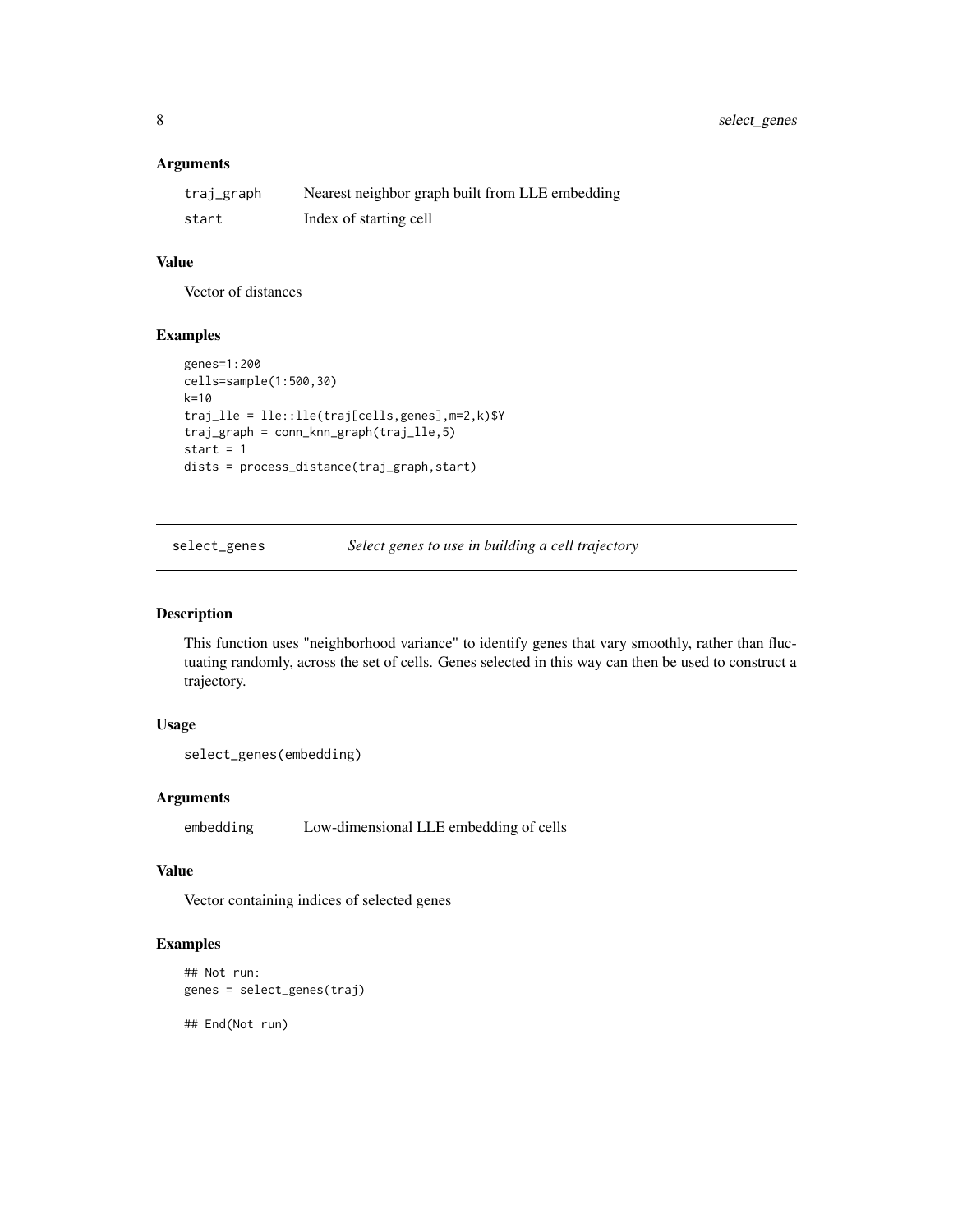<span id="page-8-0"></span>

## Description

select\_k uses the alpha-hull to determine which value of k yields an embedding that most resembles a trajectory.

## Usage

 $select_k(exp_matrix, kmin = 5, kmax = 50, by = 5)$ 

## Arguments

| exp_mat | Matrix of expression levels |
|---------|-----------------------------|
| kmin    | Smallest value of k to try  |
| kmax    | Largest value of k to try   |
| by      | Increment                   |

## Value

The optimal value of k

#### Examples

```
## Not run:
genes = select_genes(traj)
k = select_k(traj[,genes])
```
## End(Not run)

traj *This is a dataset containing a synthetic branching trajectory.*

#### Description

This is a dataset containing a synthetic branching trajectory.

#### Usage

```
data(traj)
```
#### Format

A matrix with samples down rows and genes across columns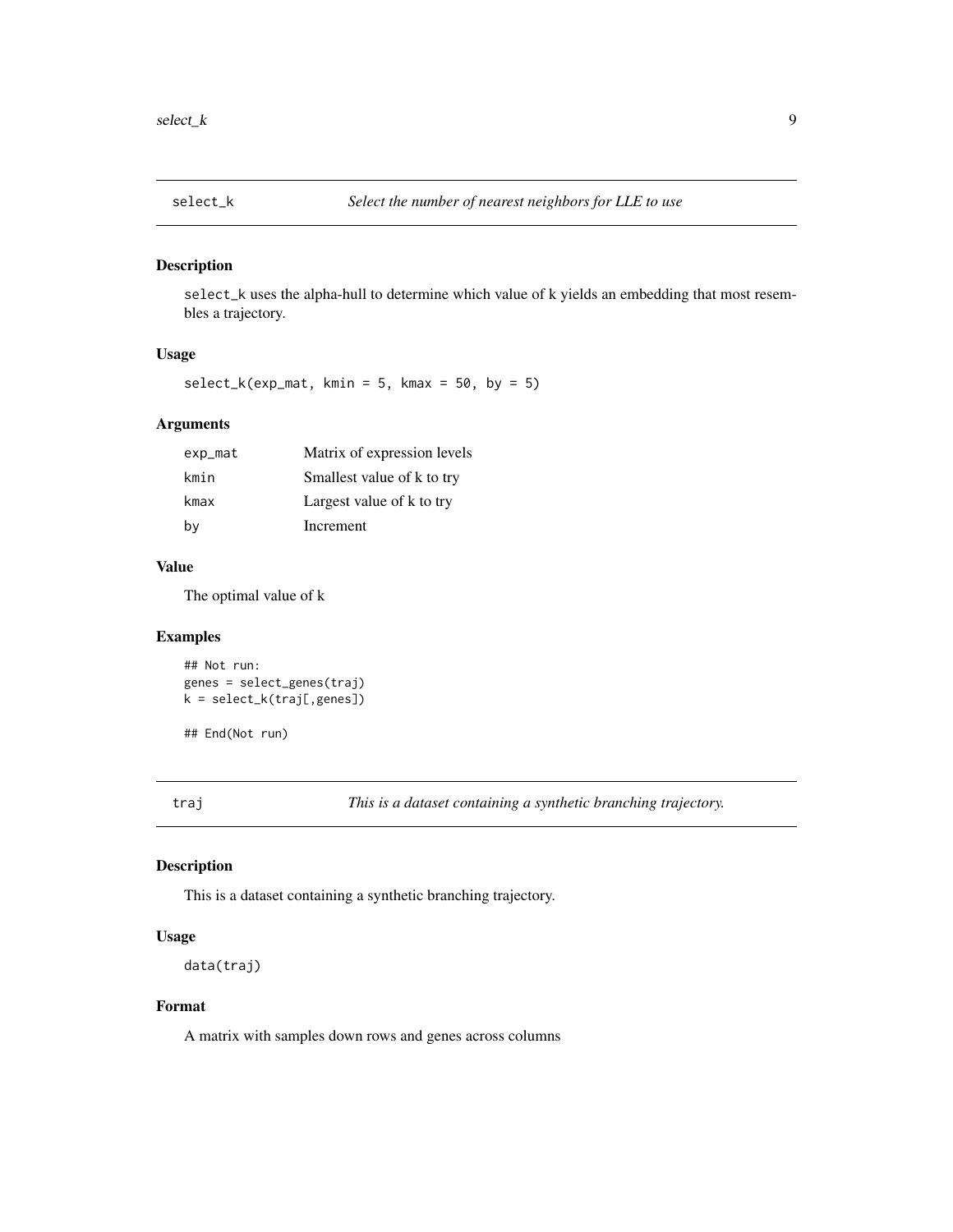<span id="page-9-0"></span>

## Description

Helper function for k selection

## Usage

width\_k(k, traj\_exp)

## Arguments

| k        | Nearest neighbors      |
|----------|------------------------|
| traj_exp | Cell expression matrix |

## Value

Width of LLE embedding